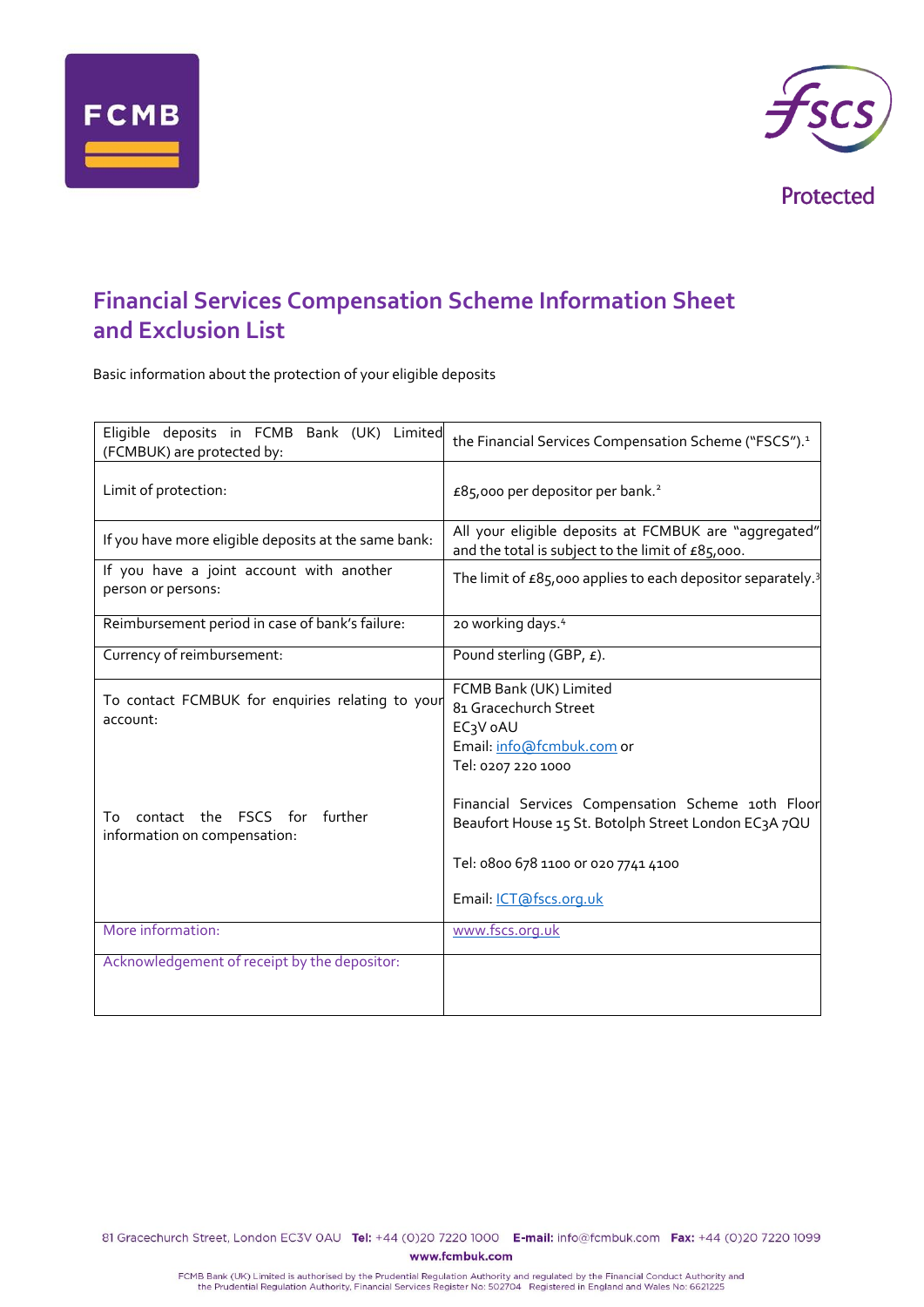#### **Additional information**

## **<sup>1</sup>Scheme responsible for the protection of your eligible deposit**

Your eligible deposit is covered by a statutory Deposit Guarantee Scheme. If insolvency of your bank, building society or credit union should occur, your eligible deposits would be repaid up to £85,000 by the Deposit Guarantee Scheme.

### **<sup>2</sup> General limit of protection**

If a covered deposit is unavailable because a bank, building society or credit union is unable to meet its financial obligations, depositors are repaid by a Deposit Guarantee Scheme. This repayment covers a maximum of £85,000 per bank, building society or credit union. This means that all eligible deposits at the same bank, building society or credit union are added up in order to determine the coverage level. If, for instance, a depositor holds a savings account with £80,000 and a current account with £20,000, he or she will only be repaid £85,000.

This method will also be applied if a bank, building society or credit union operates under different trading names. FCMB Bank (UK) Limited also trades under the name "FCMBUK" and "FCMB Bank UK".

This means that all eligible deposits with one or more of these trading names are in total covered up to £85,000.

In some cases, eligible deposits which are categorised as "temporary high balances" are protected above £85,000 for six months after the amount has been credited or from the moment when such eligible deposits become legally transferable. These are eligible deposits connected with certain events including:

- a. certain transactions relating to the depositor's current or prospective only or main residence or dwelling;
- b. a death or the depositor's marriage or civil partnership, divorce, retirement, dismissal, redundancy or invalidity;
- c. the payment to the depositor of insurance benefits or compensation for criminal injuries or wrongful conviction.

More information can be obtained under [www.fscs.org.uk](about:blank)

### **<sup>3</sup> Limit of protection for joint accounts**

In case of joint accounts, the limit of £85,000 applies to each depositor. However, eligible deposits in an account to which two or more persons are entitled as members of a business partnership, association or grouping of a similar nature, without legal personality, are aggregated and treated as if made by a single depositor for the purpose of calculating the limit of £85,000.

## **<sup>4</sup> Reimbursement**

The responsible Deposit Guarantee Scheme is the Financial Services Compensation Scheme, 10th Floor Beaufort House, 15 St Botolph Street, London EC3A 7QU, Tel: 0800 678 1100 or 020 7741 4100, emai[l: ICT@fscs.org.uk. It](about:blank) will repay your eligible deposits (up to £85,000) within 20 working days until 31 December 2018; within 15 working days from 1 January 2019 until 31 December 2020; within ten working days from 1 January 2021 to 31 December 2023; and within seven working days from 1 January 2024 onwards, save where specific exceptions apply.

Where the FSCS cannot make the repayable amount available within seven working days, it will, from 1 June 2016 until 31 December 2023, ensure that you have access to an appropriate amount of your covered deposits to cover the cost of living (in the case of a depositor which is an individual) or to cover necessary business expenses or operating costs (in the case of a depositor which is not an individual or a large company) within five working days of a request.

If you have not been repaid within these deadlines, you should contact the Deposit Guarantee Scheme since the time to claim reimbursement may be barred after a certain time limit. Further information can be obtained under [http://www.fscs.org.uk.](about:blank)

#### **Other important information**

In general, all retail depositors and businesses are covered by Deposit Guarantee Schemes. Exceptions for certain deposits are stated on the website of the responsible Deposit Guarantee Scheme. Your bank, building society or credit union will also inform you of any exclusions from protection which may apply. If deposits are eligible, the bank, building society or credit union shall also confirm this on the statement of account.

81 Gracechurch Street, London EC3V 0AU Tel: +44 (0)20 7220 1000 E-mail: info@fcmbuk.com Fax: +44 (0)20 7220 1099 www.fcmbuk.com